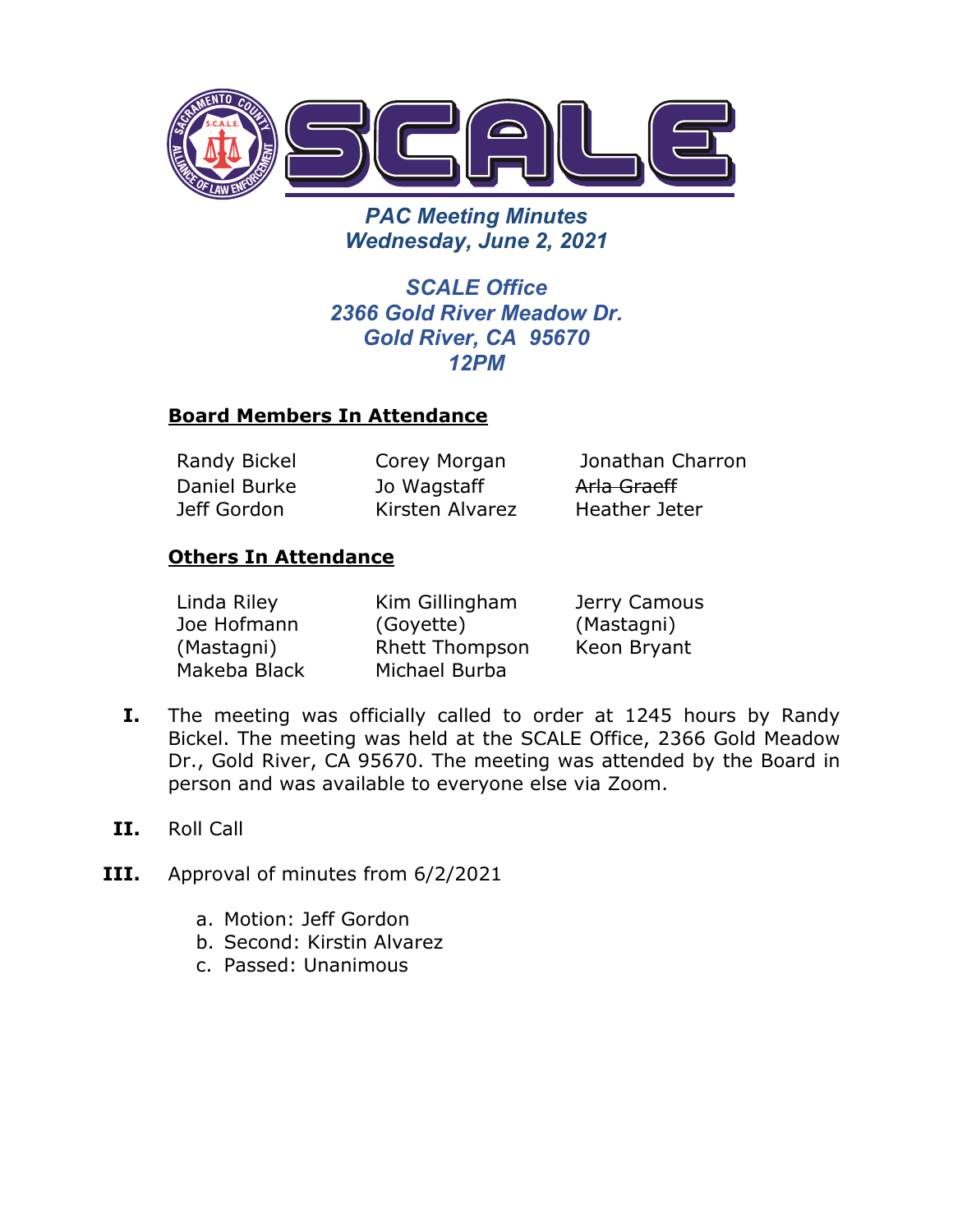## **IV. Treasurer's Report**

**Note: This was read into the minutes during the General Membership Meeting. Here is the summary of the Treasurer's report:**

## **Accounts (5/31/2021)**

| General Fund 6222        |              | 159,543.19 |
|--------------------------|--------------|------------|
| Legal Defense Fund 3903  |              | 81,225.96  |
| PAC Fund 3911            |              | 23,887.00  |
| Savings 7915             |              | 126,368.71 |
| Wells Fargo Office Acct. |              | 767.43     |
| Debit Card Acct.         |              | 1,494.53   |
|                          | <b>Total</b> | 393,286.82 |
|                          |              |            |

### **Fidelity (4/30/2021) 264,476.59**

# **Total Cash and Investments 657,763.41**

Motion: Corey Morgan Second: Jeff Gordon Passed: Unanimous

#### **V. Old Business**

A. Update Bill 416 a. No new updates.

- B. SB 2
	- a. No new updates.
- C. Rich Desmond
	- a. Corey was able to meet with Rich Desmond to continue building that relationship. They discussed various topics including the need for 48/50 like benefits for the Rangers.
- D. DA Election
	- a. We discussed planning to hold a forum for all of the candidates once the filing period has ended. This will allow the board and the membership an opportunity to ask questions of the candidates.

#### **VI. New Business**

A. No New Business